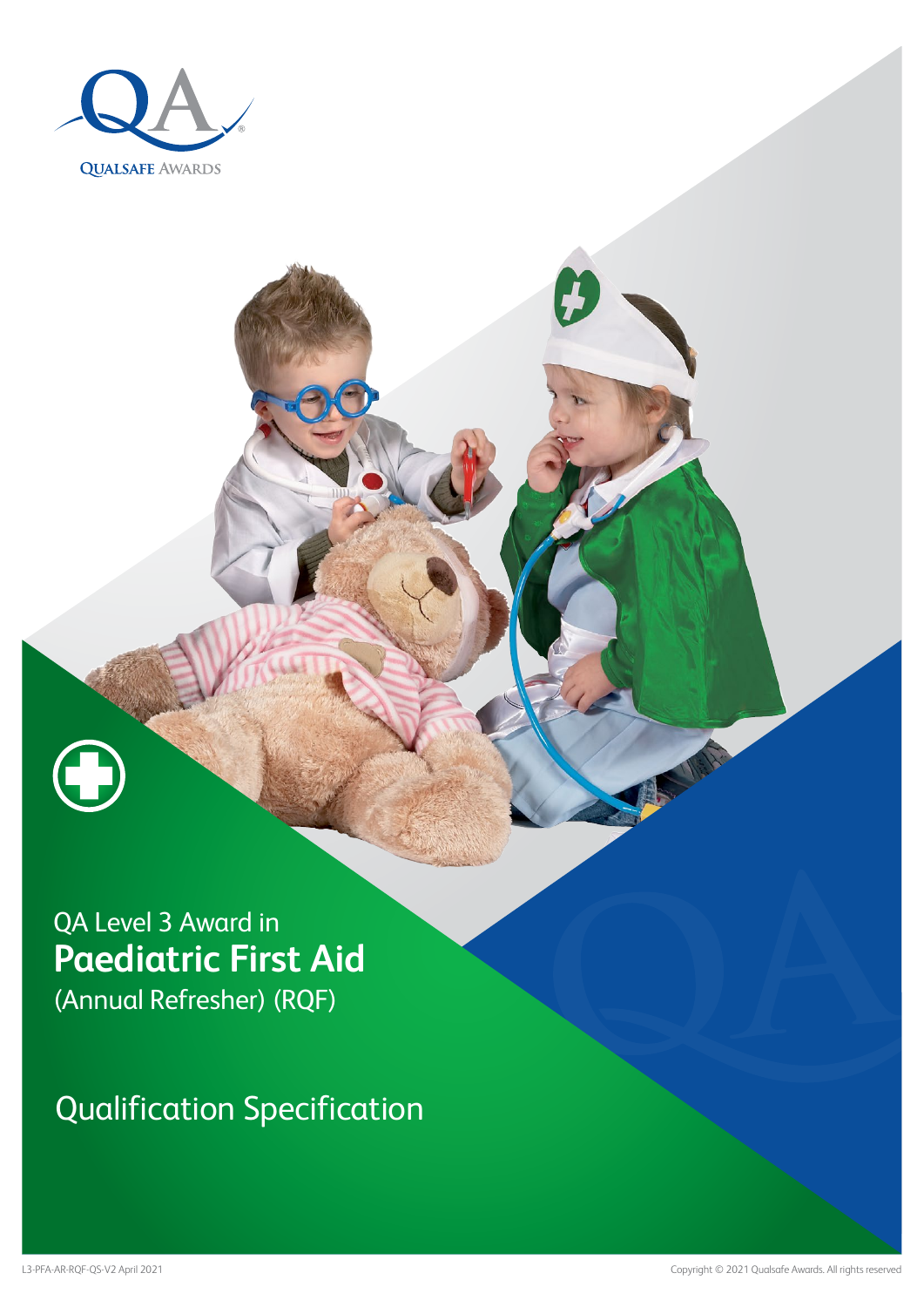# **Contents**

## **[Qualification approval requirements..05](#page-4-0)**

[Ongoing support....................................................................08](#page-7-0)

| Specific equality issues relevant to                                             |  |
|----------------------------------------------------------------------------------|--|
|                                                                                  |  |
|                                                                                  |  |
|                                                                                  |  |
|                                                                                  |  |
| Qualsafe Awards external quality assurance10                                     |  |
|                                                                                  |  |
|                                                                                  |  |
|                                                                                  |  |
| <b>Appendix 1 - Qualification unit 11</b>                                        |  |
| <b>Appendix 2 - Occupational</b><br>knowledge, competence                        |  |
|                                                                                  |  |
| <b>Appendix 3 - Acceptable training/</b>                                         |  |
| <b>Appendix 4 - Qualifications suitable</b><br>for internal quality assurance 14 |  |

### **Key qualification information**

**603/3153/7 26 April 2018**

- 
- **1 mandatory unit 1**
- **Practical assessment 5 completed throughout the course**

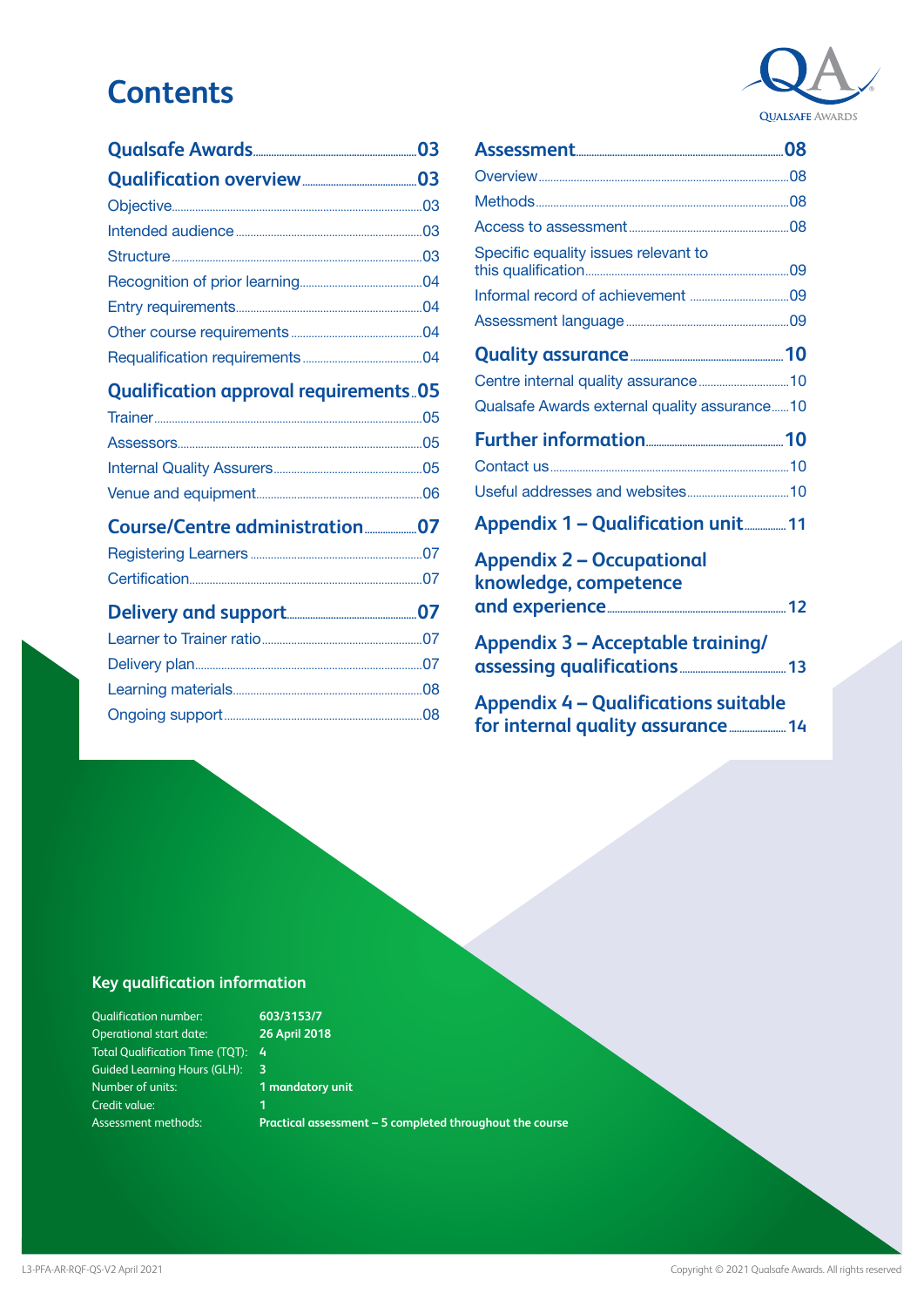

# <span id="page-2-0"></span>**Qualsafe Awards**

Not only is Qualsafe Awards (QA) one of the largest Awarding Organisations (AO) in the UK, we are also the biggest AO for First Aid qualifications, making us an extremely trusted and recognisable name that employers look for when selecting a training provider.

We are recognised and regulated by the Office of Qualifications and Examinations Regulation (Ofqual), Qualifications Wales and the Northern Ireland Council for the Curriculum, Examinations and Assessment (CCEA). This means we can offer Centres an extensive range of qualification suites including First Aid; Prehospital Care; Health and Safety; Mental Health First Aid; Licensing; Food Safety; Fire Safety; Education and Training; Manual Handling and Health and Social Care.

With a specialist team of subject matter experts on hand to support our Centres, including A&E Consultants, doctors, paramedics, nurses, physiotherapists and specialists in other sectors such as mental health, you can be confident that you are truly working with the industry experts.

# **Qualification overview**

This qualification forms part of the QA First Aid suite of qualifications. The qualification and learning outcomes are based on the recommendations of:

- Resuscitation Council (UK)
- Statutory Framework for the Early Years Foundation Stage (EYFS)
- A distinguished panel of experts in emergency medical care

This QA qualification is for people who work with or look after children, enabling them to have a basic knowledge of how to deal with paediatric first aid situations.

Learners should be able to demonstrate the practical administration of safe, prompt, effective paediatric first aid in situations which can arise when looking after children.

This qualification outlines a range of practical skills for providing first aid to infants and children. Learners will practise assessing and managing an incident and demonstrate how to treat a variety of serious conditions.

This qualification specification provides information for Centres about the delivery of the QA Level 3 Award in Paediatric First Aid (Annual Refresher) (RQF) and includes the unit information, assessment methods and quality assurance arrangements.

### **Objective**

The objective of the qualification is to benefit Learners by preparing them to deal with a range of paediatric first aid situations. It is designed to help maintain skills and keep up to date with any changes to paediatric first aid procedures.

### **Structure**

This qualification contains 1 mandatory unit with a with a Total Qualification Time (TQT) of 4 hours. Full details of this unit are in *Appendix 1*.

Learners must complete all assessments successfully within the registration period to achieve the qualification. The maximum period to achieve this qualification including any referrals is 3 weeks.

TQT is the total number of hours required for a Learner to achieve this qualification. It has 2 elements:

• Guided Learning Hours (GLH) is the time a Learner is being taught and assessed under the immediate guidance of a Trainer/Assessor, which for this qualification is 3 GLH, and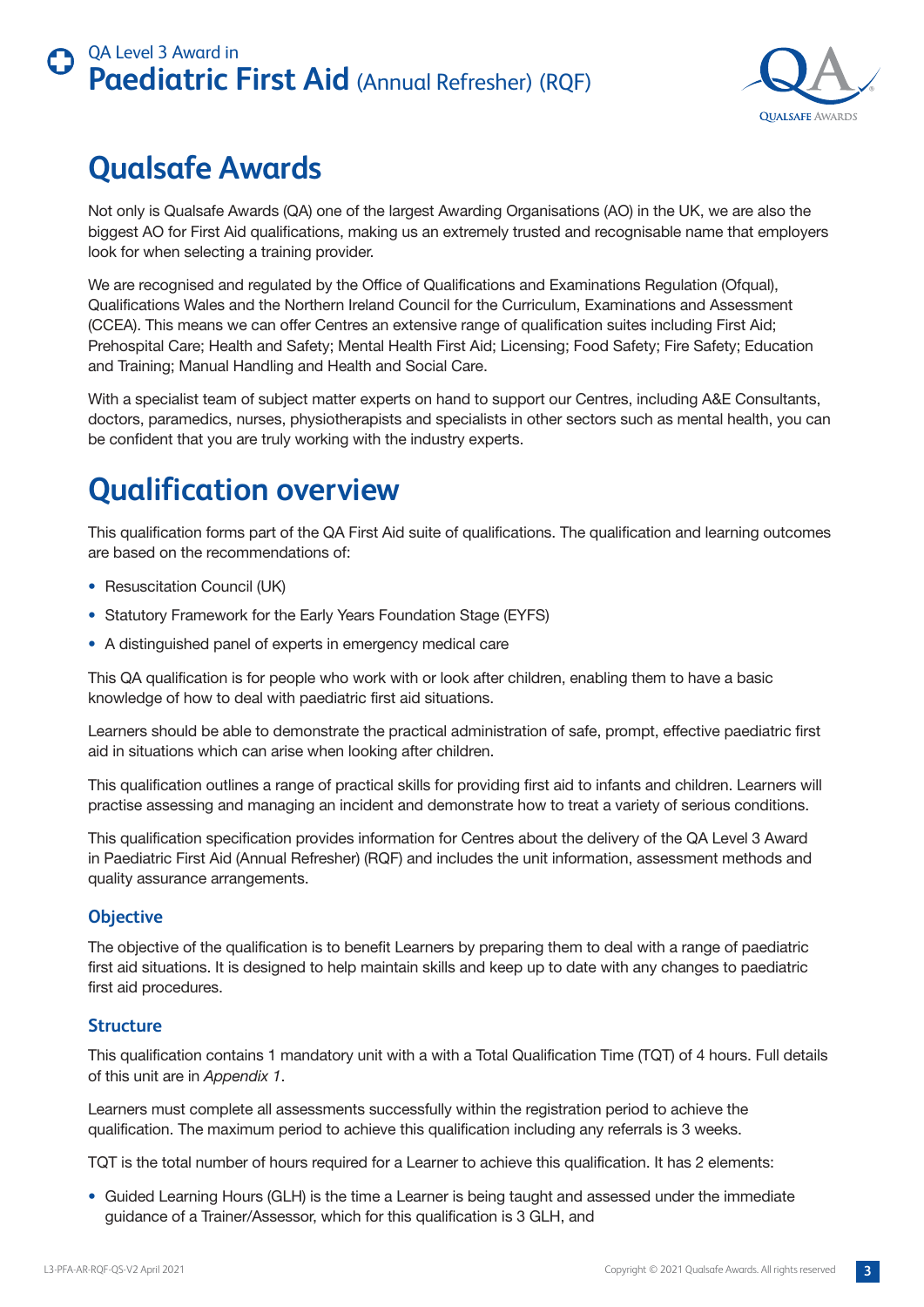

<span id="page-3-0"></span>• The number of hours a Learner will reasonably be likely to spend in preparation and study as directed by but not under the immediate guidance or supervision of a Trainer, e.g. pre-course reading, which for this qualification is 1 hour

### **Recognition of Prior Learning**

Recognition of Prior Learning (RPL) is a process for recognising any learning undertaken or assessments attained by a Learner. The Learner must prove they have met some or all the learning outcomes or assessment criteria for this qualification before RPL can be considered.

Any evidence submitted as RPL must be, valid, authentic, reliable, current and specific.

In some cases, Centres may need to carry out mapping against QA learning outcomes and assessment criteria to confirm comparability of qualification certificates or evidence being submitted. Mapping templates created by QA must be used for this proves. Please see the QA *Recognition of Prior Learning (RPL) Policy* for further details.

RPL is considered for this qualification. The potential outcomes could include reduction or exemption of:

- Learning outcomes or GLH
- Assessments

RPL for this qualification must approved by QA prior to implementation. **Note:** Charges may apply.

### **Entry requirements**

Learners must be at least 14 years old on the first day of training and be able to perform practical tasks at floor level. There are no other formal entry requirements but we strongly recommend that Learners have a minimum of Level 1 in literacy and numeracy or equivalent.

### **Other course requirements**

Due to the practical nature of this course, Learners should wear appropriate clothing and footwear, e.g. trousers and flat footwear.

### **Requalification requirements**

This qualification is valid for 1 year. The Learner should retake the qualification before the certification expiry date.

The Learner should retake their primary paediatric first aid qualification before the 3-year expiry date to maintain the sequence of training recommendations issued by the EYFS (illustrated in Fig.1).

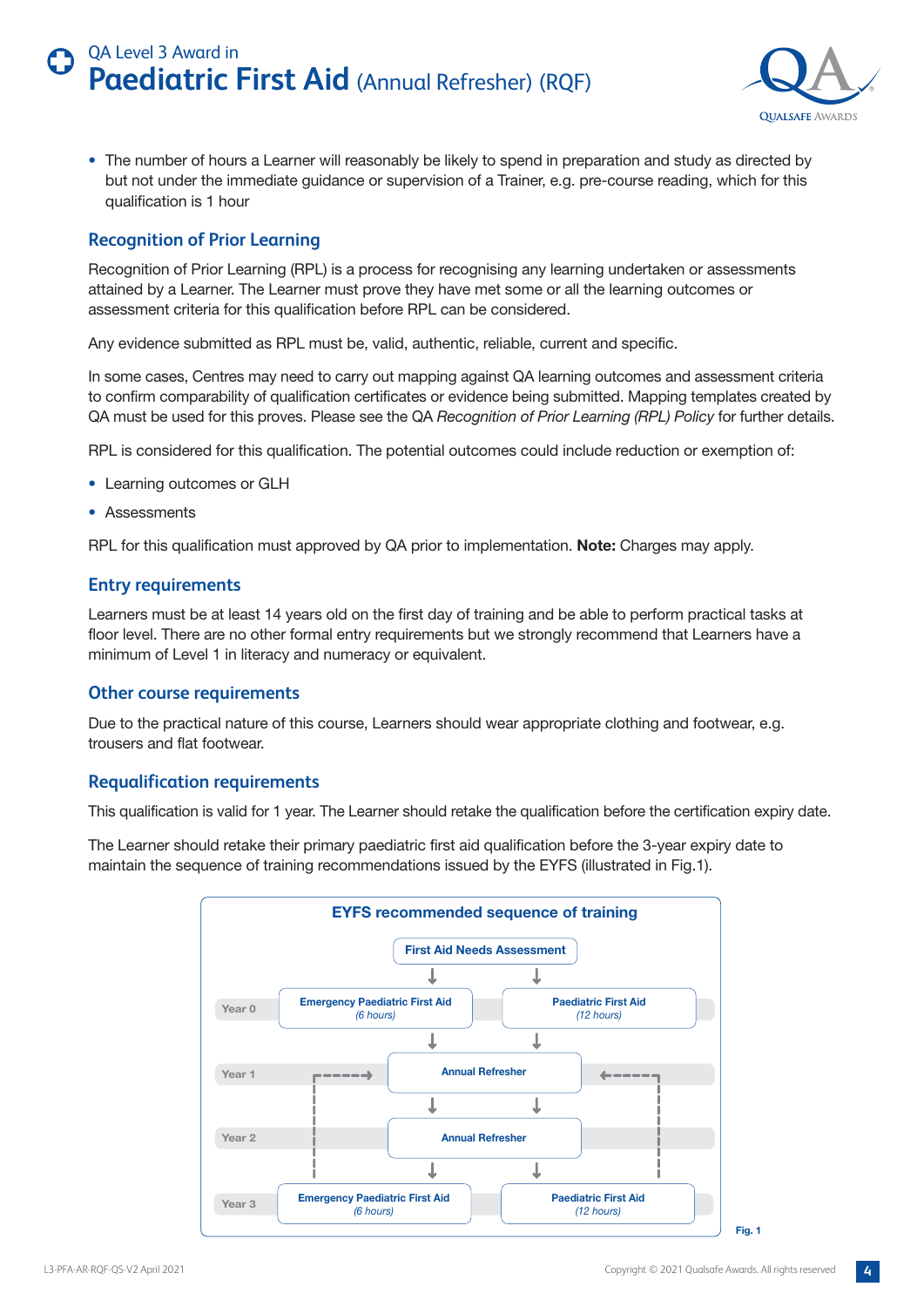

# <span id="page-4-0"></span>**Qualification approval requirements**

Qualsafe Awards requires the Centre:

- To have appropriate policies, systems and procedures in place
- To appoint suitable individuals from their personnel team to train, assess and quality assure their QA qualifications
- To have suitable and adequate venues, equipment and learning resources

In order to secure and maintain approval from QA, Centres need a minimum staffing requirement for each qualification suite they deliver, which for this qualification is:

| <b>One Trainer/Assessor</b>         | Responsible for the delivery and assessment of qualifications                                |
|-------------------------------------|----------------------------------------------------------------------------------------------|
| <b>One Internal Quality Assurer</b> | Responsible for quality assuring the delivery, assessment and awarding of this qualification |

Qualsafe Awards requires the Centre staff to read and understand QA's key policies and procedures, and to abide by their contents.

### **Trainer**

All Trainers should have the skills, knowledge and experience to be able to teach and demonstrate the subject. Each Trainer must be approved by Qualsafe Awards and provide evidence of:

- 1. A First Aid at Work qualification/medical registration as shown in *Appendix 2*
- 2. An acceptable teaching/training qualification as shown in *Appendix 3*
- 3. An acceptable log/record of teaching first aid as shown in *Appendix 2*

Trainers are expected to keep up to date with the subject area and provide evidence of continuing professional development (CPD).

### **Assessors**

All Assessors should have the skills, knowledge and experience to be able to assess the subject. Each Assessor must be approved by Qualsafe Awards and provide evidence of:

- 1. A First Aid at Work qualification/medical registration as shown in *Appendix 2*
- 2. An acceptable assessing qualification as shown in *Appendix 3* **or** attendance at relevant CPD training with an Awarding Organisation (AO)
- 3. An acceptable log/record of assessing first aid as shown in *Appendix 2*

There is no requirement for a separate Assessor when delivering this qualification. Trainers can perform the role of both Trainer and Assessor providing they meet the requirements for each role.

Assessors are expected to keep up to date with the subject area and provide evidence of CPD.

### **Internal Quality Assurers**

Internal Quality Assurers (IQAs) of this qualification must have knowledge and competency in first aid as well as knowledge and competency in internal quality assurance. Each IQA must be approved by Qualsafe Awards and provide evidence of:

- 1. A First Aid at Work qualification/medical registration as shown in A*ppendix 2*
- 2. An acceptable internal quality assurance qualification as shown in *Appendix 4* **or** attendance at relevant CPD training with an Awarding Organisation (AO)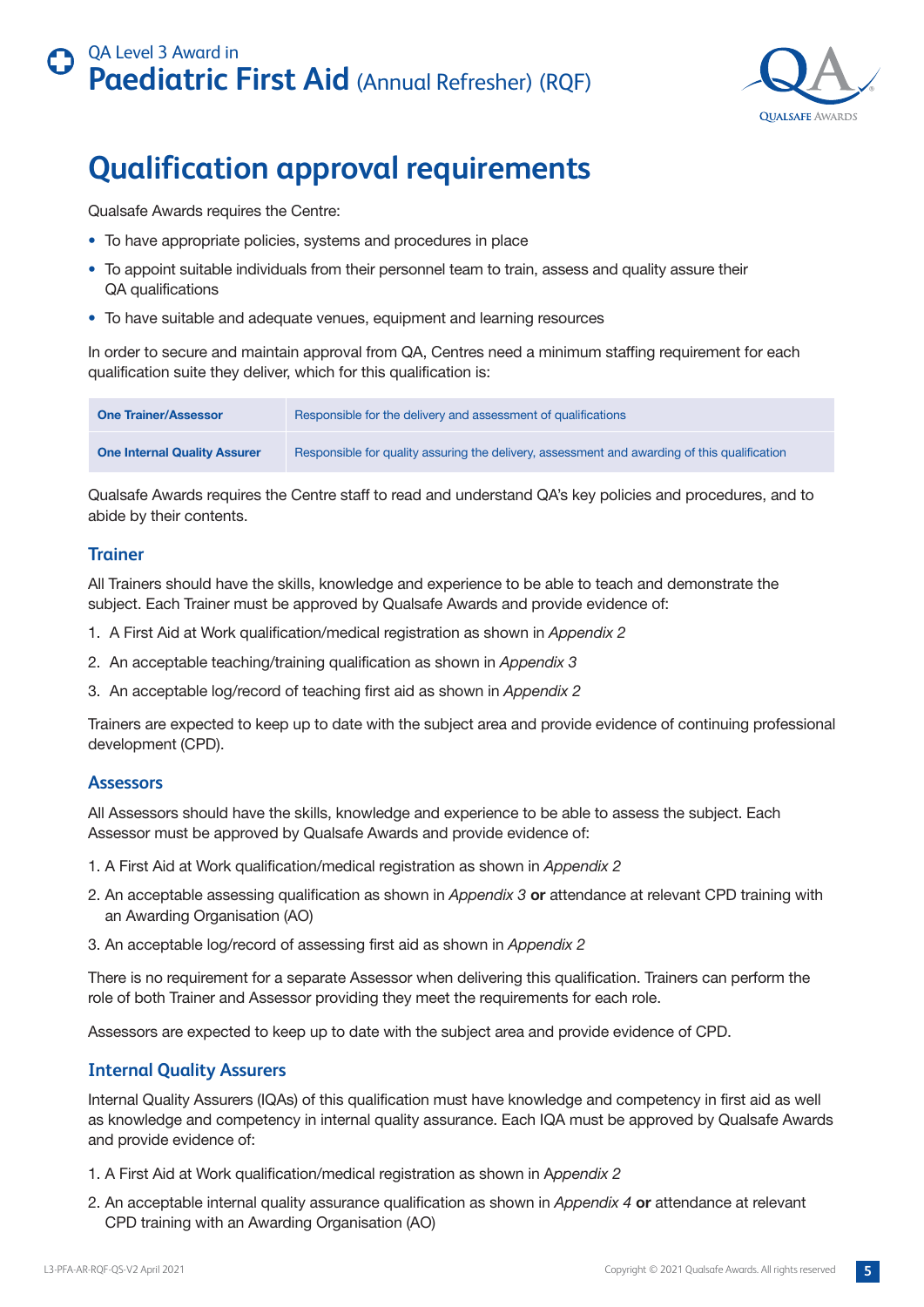

<span id="page-5-0"></span>IQAs are expected to keep up to date with the subject area and provide evidence of CPD.

They must also:

- Have knowledge of the requirements of the qualification they are quality assuring at the time the assessment is taking place
- Have knowledge and understanding of the role of IQAs
- Visit and observe assessments
- Carry out other related internal quality assurance

Full details of the Centre's requirements for internal quality assurance are in the QA *Centre Quality Assurance Guidance*.

**Note:** IQAs cannot quality assure a course for which they were the Trainer and/or Assessor.

### **Venue and equipment**

Quality training involves using premises conducive to learning and it is a Centre's responsibility to make sure all venues used for training and assessment purposes are suitable and adequate – whether these are hired or in-house training rooms. They must also comply with all current legislation.

In addition, it is important to use a wide range of equipment and learning resources to support delivery.

As a minimum, Centres must make sure their venues, equipment and other resources include:

| <b>Resource/area:</b>                                   | <b>Requirements:</b>                                                                                                                                                                                                                                                                      |
|---------------------------------------------------------|-------------------------------------------------------------------------------------------------------------------------------------------------------------------------------------------------------------------------------------------------------------------------------------------|
| <b>Resuscitation manikins</b>                           | Provide a minimum ratio of 1 child manikin to every 4 Learners and 1 baby manikin to every<br>4 Learners to facilitate training and assessment of rescue breaths, chest compressions and<br>Automated External Defibrillation (AED) pad placement.                                        |
| <b>Hygiene</b>                                          | Sufficient procedures to maintain hygiene when using resuscitation manikins and other<br>training equipment.                                                                                                                                                                              |
| <b>Audio visual (AV) equipment</b><br>and training aids | Sufficient AV equipment and training aids to facilitate learning using varying teaching methods.                                                                                                                                                                                          |
| <b>Learning materials</b>                               | Provide Learners with clear and accurate reference books/handouts covering the topics included<br>in the qualification.                                                                                                                                                                   |
| <b>AED trainers</b>                                     | For qualifications including AED training, at least 1 AED trainer to every 4 Learners. If fewer AED<br>trainers are provided, adjust learning hours/lesson plans accordingly to make sure Learners are<br>not disadvantaged.                                                              |
| <b>Choking vest/manikins</b>                            | Provide Learners with suitable choking vests or manikins to facilitate training and assessment of<br>back blows and abdominal thrusts.                                                                                                                                                    |
| <b>Training venue</b>                                   | The training venue must meet acceptable health and safety standards and be conducive to<br>learning, with sufficient:<br>size, floor surfaces, seating, writing surfaces, toilet facilities, ventilation, lighting, heating, access,<br>exits, cleanliness, absence of distracting noise. |

### **Optional catastrophic bleeding practical assessment**

The following resources are required for the optional catastrophic bleeding practical assessment:

- A manufactured tourniquet
- Equipment required for the application of an improvised tourniquet
- A replica wound with training equipment for wound packing (ideally)
- Imitation haemostatic dressings or other dressings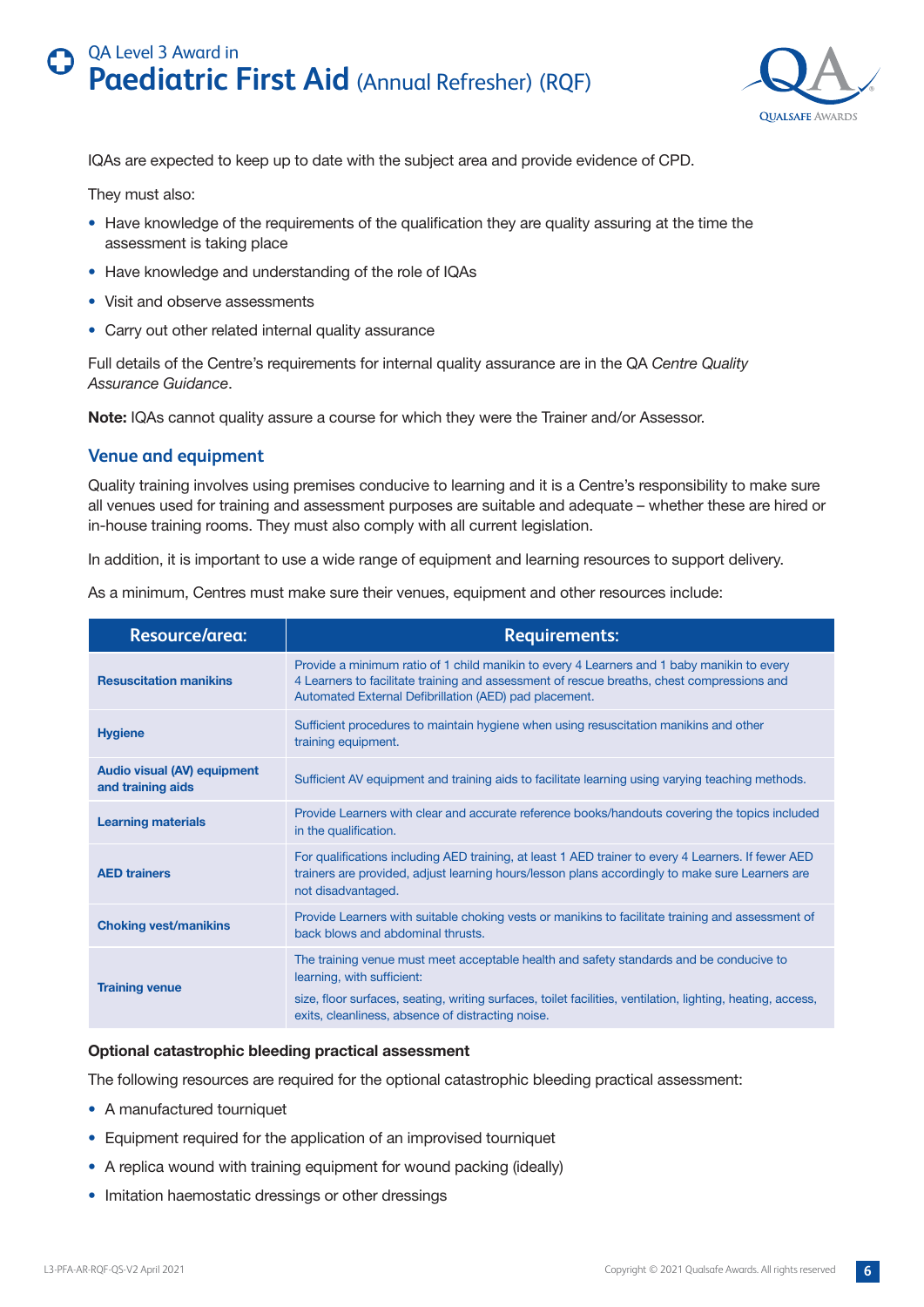

# <span id="page-6-0"></span>**Course/Centre administration**

### **Registering Learners**

Register Learners with Qualsafe Awards in accordance with the guidance in the QA *Centre Handbook*.

### **Certification**

After a Learner has completed an assessment, unit or qualification, whether they have passed or not, Centres must enter the details and assessment results on the Customer Portal at: www.qualsafeawards.org

Centres will be given login details and guidance on using the Customer Portal when they are approved to deliver a QA qualification.

The Learner receives a certificate on achieving this qualification.

Learners who complete the optional training and assessment for use of tourniquets and haemostatic dressings have additional text included on their certificate to acknowledge these skills.

The certificate date is the date the Learner achieves the final unit. This qualification is valid for 1 year.

Qualsafe Awards recommend Learners complete annual refreshers every year to maintain their basic skills and keep up to date with any changes to first aid procedures.

QA have developed a verification tool that means the validity of every certificate can be verified online. This verification tool can be found on the QA website.

# **Delivery and support**

### **Learner to Trainer ratio**

To maintain the quality of training and assessment, make sure the class ratio is no more than 12 Learners to 1 Trainer. Never allow more Learners on the course than you can cater for during the assessment.

### **Delivery plan**

Qualsafe Awards provides Centres with a complimentary course programme and detailed lesson plans, which are carefully designed to meet the objective of this qualification and the needs of Learners, making sure Learners are adequately prepared for the assessments.

For Centres wanting to include additional skills, we have created an additional session for catastrophic bleeding, including use of tourniquets and haemostatic dressings.

Centres not using QA lesson plans, which are created and provided free on qualification approval, must submit their own delivery plan and have it approved by us **before** delivering this qualification. **Note:** Charges may apply. The delivery plan should:

- Include a course timetable and detailed lesson plans, clearly showing the required subjects and criteria/ learning outcomes are covered and the minimum 3 guided learning hours are met
- Be carefully designed to meet the objective of this qualification and the needs of Learners, making sure Learners are adequately prepared for the assessments
- Be emailed to: info@qualsafeawards.org
- Include a course timetable and detailed lesson plans, clearly showing the required subjects and learning outcomes/assessment criteria are covered and the minimum 3 guided learning hours are met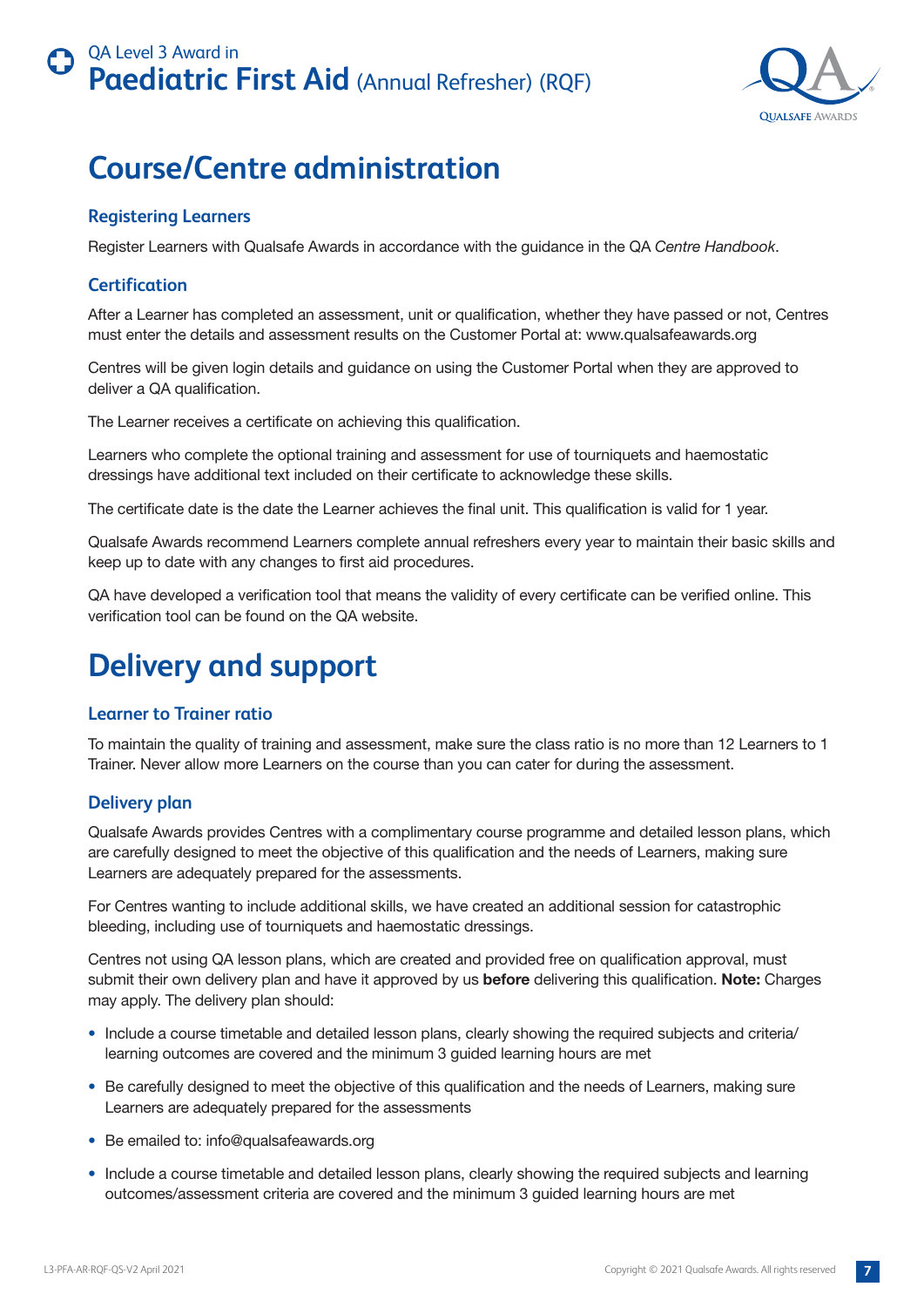

### <span id="page-7-0"></span>**Learning materials**

Centres must provide each Learner with suitable reference materials that covers the lesson plans and learning outcomes for this qualification. We recommend:

• *Paediatric First Aid Made Easy* by Nigel Barraclough

Centres can choose alternative books or other learning materials but these **must be approved** by Qualsafe Awards prior to use. **Note:** Charges may apply.

### **Ongoing support**

Qualsafe Awards Centres should provide appropriate levels of support to Learners throughout the qualification. The purpose of the support is to:

- Assess knowledge and competence in relation to learning outcomes and the detailed assessment criteria of the units within the qualification, see *Appendix 1*
- Give Learners feedback on their progress and how they might be able to improve

# **Assessment**

### **Overview**

The QA Level 3 Award in Paediatric First Aid (Annual Refresher) (RQF) skills and knowledge should be taught and assessed in accordance with currently accepted first aid practice in the UK.

### **Methods**

Qualsafe Awards has devised externally set, internally marked assessment tools to make sure Learners are assessed against the required knowledge, skills and understanding, as detailed in the learning outcomes and assessment criteria shown in the *Appendix 1*. Centres should download all assessment papers from the Customer Portal in advance of the course. For each unit there are:

- Practical assessments observed by the Trainer throughout the course, with the results of each learning outcome recorded on the practical assessment paperwork, see QA *Guide to Assessing First Aid Qualifications*. There are 4 mandatory and 1 optional practical assessment for this qualification:
	- Child CPR and safe use of an AED
	- Infant CPR and safe use of an AED
	- Unconscious casualty
	- Choking casualty (paediatric)
	- *Optional extra* Catastrophic bleeding

**Note:** The practical assessments are shown together on a single sheet. The uniquely numbered sheets give each Learner a unique identifier for our computer systems.

**Note:** Centres should download all assessment papers from the Customer Portal in advance of the course.

### **Access to assessment**

Qualsafe Awards is committed to equality when designing the assessments for this qualification. Centres can make sure they do not unfairly exclude the assessment needs of a particular Learner by following the QA *Access to Assessment Policy* to determine whether it is appropriate to make a:

- Reasonable adjustment or
- Special consideration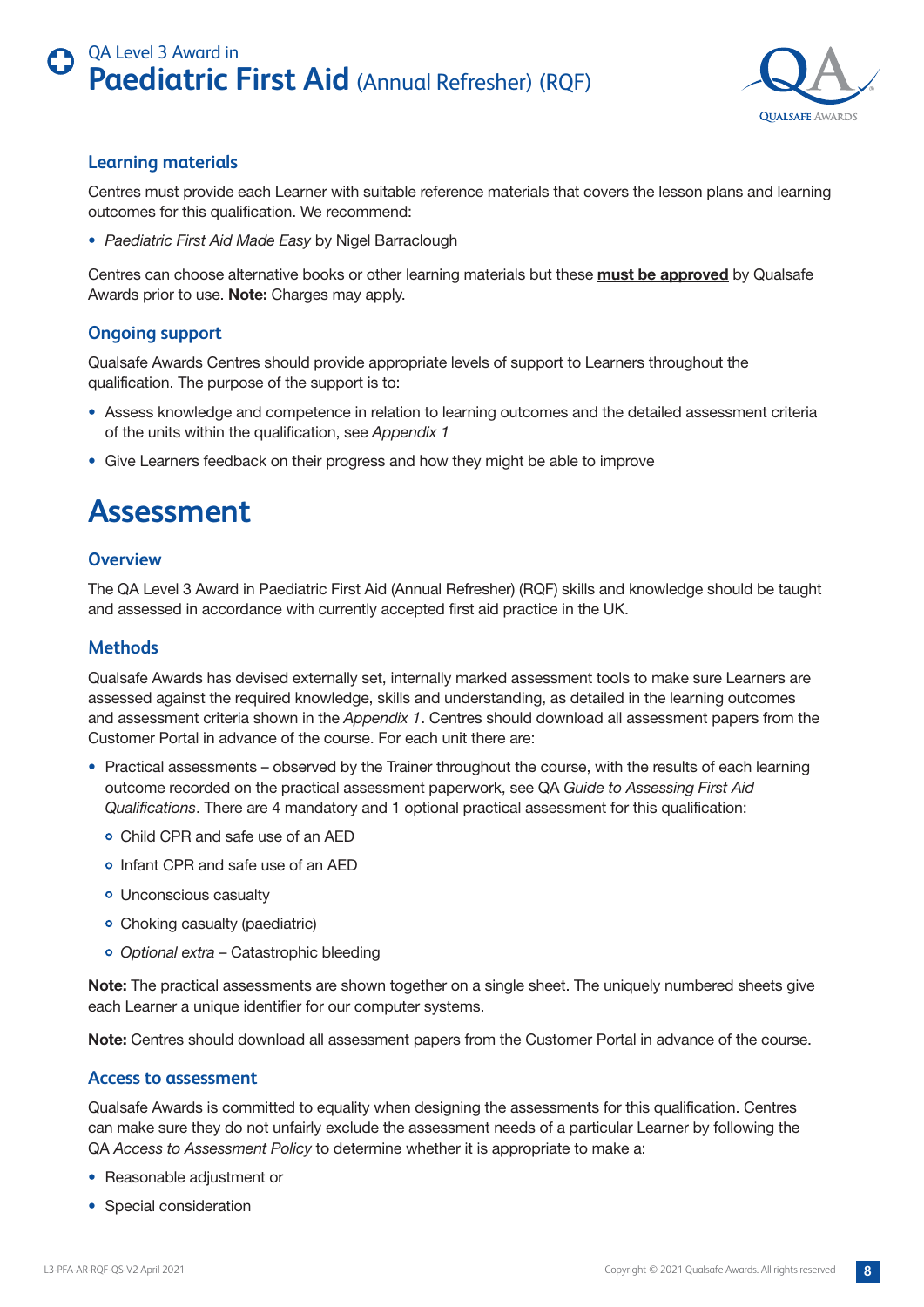

<span id="page-8-0"></span>When a reasonable adjustment is made or requested, e.g. written or theory assessment delivered verbally, Centres must complete a Reasonable Adjustment Form and send it to QA with any relevant supporting evidence. Centres should retain a copy of this form for their own records.

Learners may be eligible for special consideration if they have been affected by adverse circumstances beyond their control. A Special Consideration Request Form should be completed and sent to QA for consideration with relevant supporting evidence prior to implementation. Centres should retain a copy of this form for their own records.

**Note:** If you have any suggestions for improvements, please let us know.

Learners should be informed about Centre's and QA's appeals procedures and how they can access these.

### **Specific equality issues relevant to this qualification**

It is important no Learner is turned away from a training course due to disabilities or impairments. To assess competence and gain certification however, the Learner will need to demonstrate certain practical skills. For instance, for first aid qualifications the Learner must be assessed performing practical tasks such as CPR, as per *QA Guide to Assessing First Aid Qualifications*. To pass the assessment, the Learner must demonstrate the required practical skills without assistance from a third party.

### **Informal record of achievement**

If a Learner with disabilities cannot perform 1 or more of the practical tasks required, it may be possible for the Centre to provide a letter recording the learning outcomes that the Learner achieved. For example, a Learner may be able to demonstrate chest compression only CPR and instruct a third party how to place a casualty in the recovery position. The letter should clearly state that "this record of achievement does **not** constitute a QA Level 3 Award in Paediatric First Aid (Annual Refresher) (RQF)".

### **Assessment language**

Assessment in British Sign Language (BSL) may be permitted for this qualification for the purpose of a Reasonable Adjustment. See QA *Access to Assessment Policy*.

Assessment in languages other than English may be permitted. However, the certificate issued could only be used to support a role in the workplace as long as a proficiency in English is not required for the role supported by this qualification. See QA *Language Policy*.

Prior approval from QA is required before any assessment is delivered through BSL or a language other than English. Any request will be considered in terms of viability and there may be charges depending on the work required to meet the request, e.g. translating assessment papers.

If a Learner passes the assessment process in another language or through BSL, their certificate will show extra information, including the language of assessment and if required, confirmation of the context in which the certificate can be used.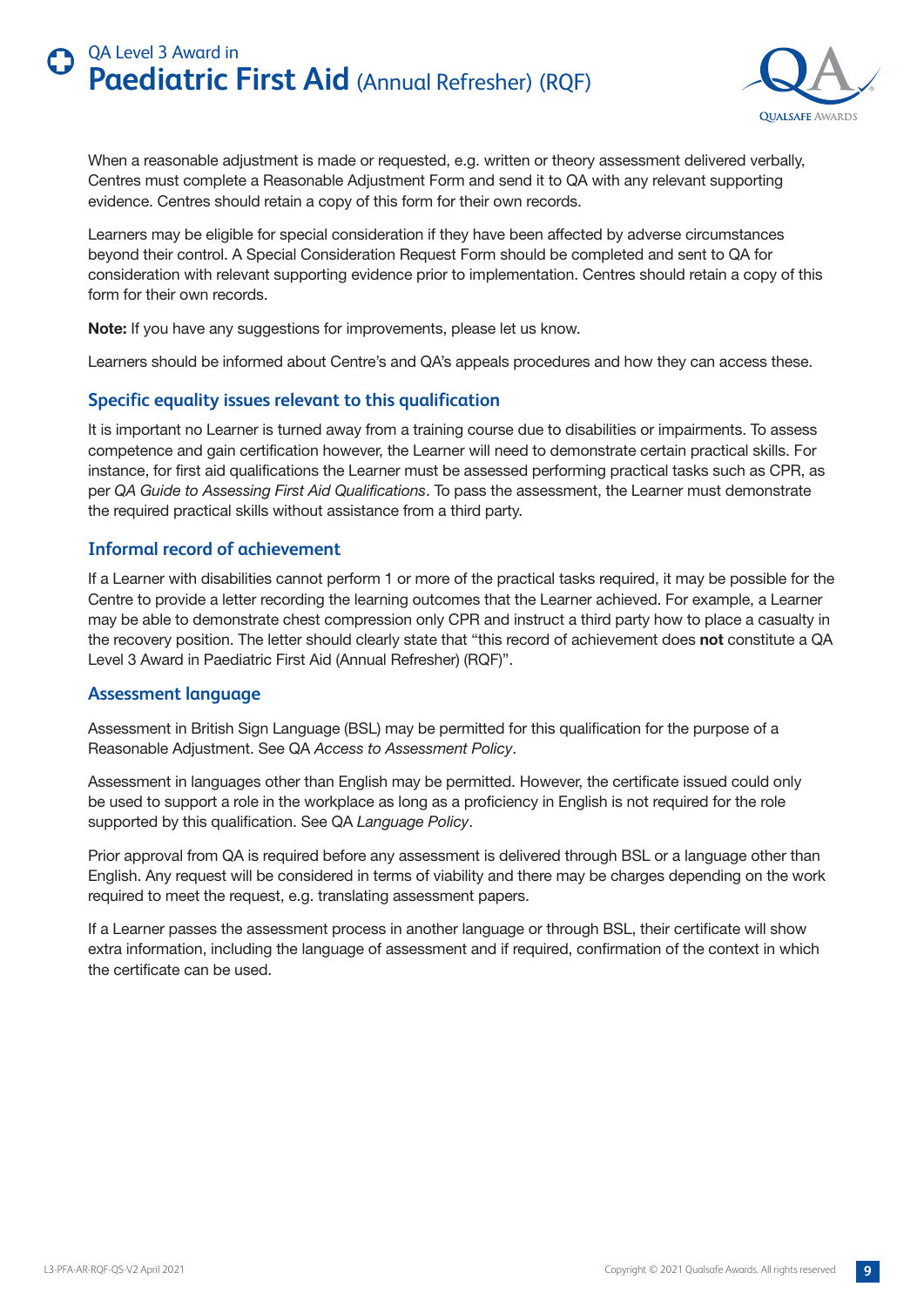

# <span id="page-9-0"></span>**Quality assurance**

### **Centre internal quality assurance**

The Centre is required to sample a reasonable amount of assessments as part of the quality assurance of the qualification. This standardisation of assessment across Learners and Trainers is to make sure there is fairness and consistency in assessment practices. Further details can be found in the QA *Centre Quality Assurance Guidance.* 

Centres must retain all Learner documents and records for a period of 3 years and make sure these are available for review by Qualsafe Awards or our representatives, e.g. External Quality Assurers (EQAs), on request.

### **Qualsafe Awards external quality assurance**

Qualsafe Awards operates a system of ongoing monitoring, support and feedback for approved Centres across the United Kingdom.

QA employs a risk-based model to decide the frequency of external quality assurance activity.

Further details of the Qualsafe Awards' external quality assurance programme can be found in the QA *Centre Quality Assurance Guidance*.

# **Further information**

### **Contact us**

If you have any queries or comments we would be happy to help you, contact us:

Email: info@qualsafeawards.org

Tel: 0330 660 0899

### **Useful addresses and websites**

- Qualsafe Awards, City View, 3 Wapping Road, Bradford, BD3 0ED www.qualsafeawards.org/home
- Office of Qualifications and Examinations Regulation (Ofqual): www.gov.uk/government/organisations/ofqual
- Scottish Qualifications Authority (SQA) Accreditation: http://accreditation.sqa.org.uk
- Qualifications Wales: www.qualificationswales.org
- Health & Safety Executive (HSE): www.hse.gov.uk
- Resuscitation Council (UK): www.resus.org.uk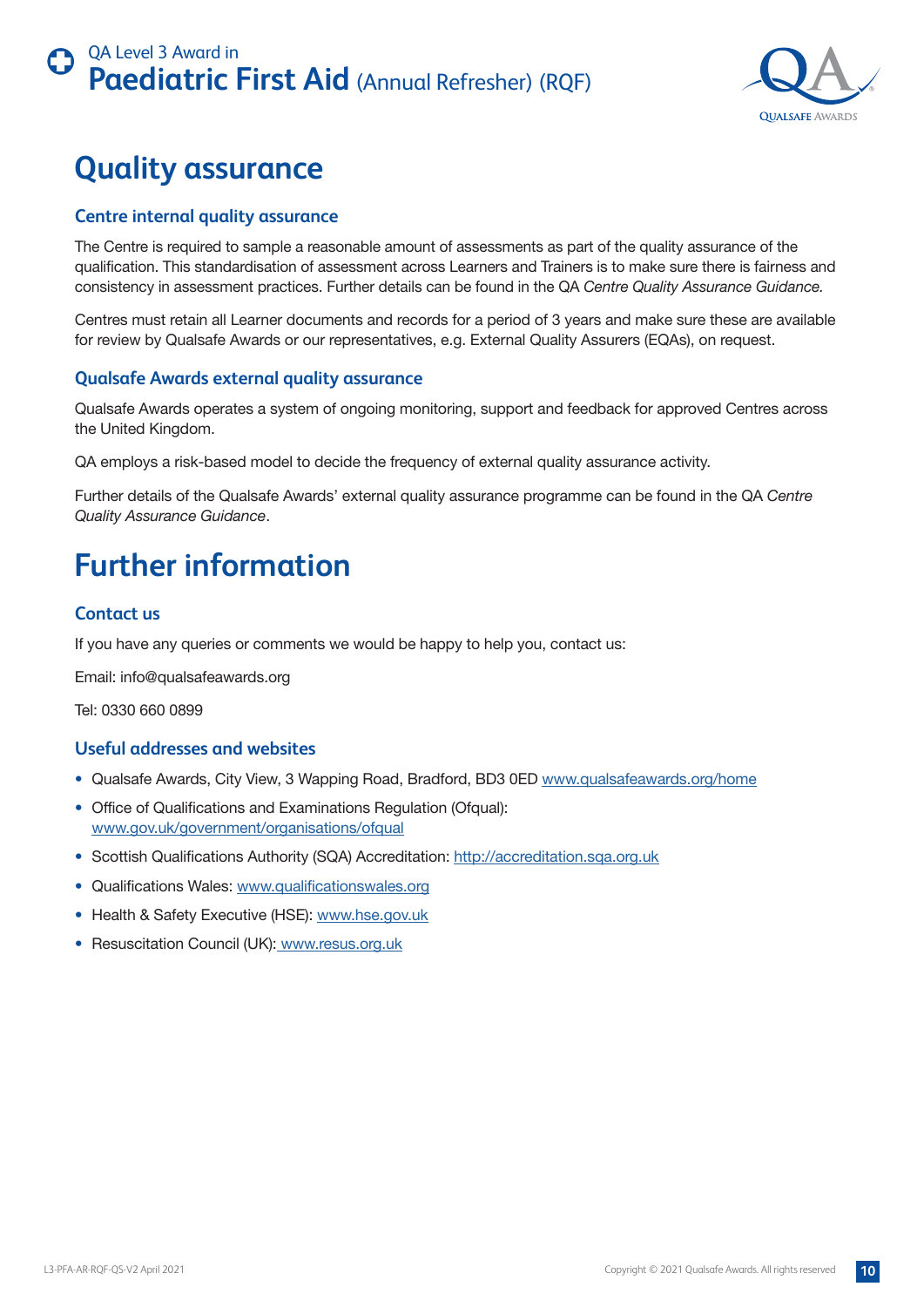

# <span id="page-10-0"></span>**Appendix 1 – Qualification unit**

## **Qualification unit 1**

The QA Level 3 Award in Paediatric First Aid (Annual Refresher) (RQF) has 1 unit that Learners are required to complete in order to achieve the qualification.

| <b>Title:</b>                                                                                                     | Paediatric first aid annual refresher                                                                                                                                                                                                                                                                                                                                                           |
|-------------------------------------------------------------------------------------------------------------------|-------------------------------------------------------------------------------------------------------------------------------------------------------------------------------------------------------------------------------------------------------------------------------------------------------------------------------------------------------------------------------------------------|
| GLH:                                                                                                              | 3                                                                                                                                                                                                                                                                                                                                                                                               |
| <b>Learning outcomes</b><br><b>The Learner will:</b>                                                              | <b>Assessment criteria</b><br><b>The Learner can:</b>                                                                                                                                                                                                                                                                                                                                           |
| 1. Be able to assess an<br>emergency situation safely                                                             | 1.1 Conduct a scene survey<br>1.2 Conduct a primary survey on an infant and a child<br>1.3 Identify when to call for help                                                                                                                                                                                                                                                                       |
| 2. Be able to provide first aid<br>for an infant and a child who<br>is unresponsive and not<br>breathing normally | 2.1 Identify when to administer Cardiopulmonary Resuscitation (CPR) to an unresponsive infant<br>and an unresponsive child who is not breathing normally<br>2.2 Administer CPR using an infant and a child manikin                                                                                                                                                                              |
| 3. Be able to provide first aid<br>for an infant and a child<br>who is unresponsive and<br>breathing normally     | 3.1 Place an infant and a child in the recovery position<br>3.2 Continually monitor an infant and a child whilst they are in the recovery position<br>3.3 Assist an infant and a child who is experiencing a seizure                                                                                                                                                                            |
| 4. Be able to provide first aid<br>for an infant and a child who<br>is choking                                    | 4.1 Identify when choking is:<br>• Mild<br>• Severe<br>4.2 <b>Administer first aid</b> to an infant and a child who is choking                                                                                                                                                                                                                                                                  |
|                                                                                                                   |                                                                                                                                                                                                                                                                                                                                                                                                 |
| <b>Additional information</b>                                                                                     | Not breathing normally: must include agonal gasps<br><b>CPR:</b> Must include: 'correct placement of AED pads' and 'follows AED instructions'<br><b>Recovery position:</b> A position that maintains a stable open draining airway<br><b>Administer first aid:</b> Provide appropriate help to a child or infant (baby), manage the situation and<br>seek appropriate assistance when necessary |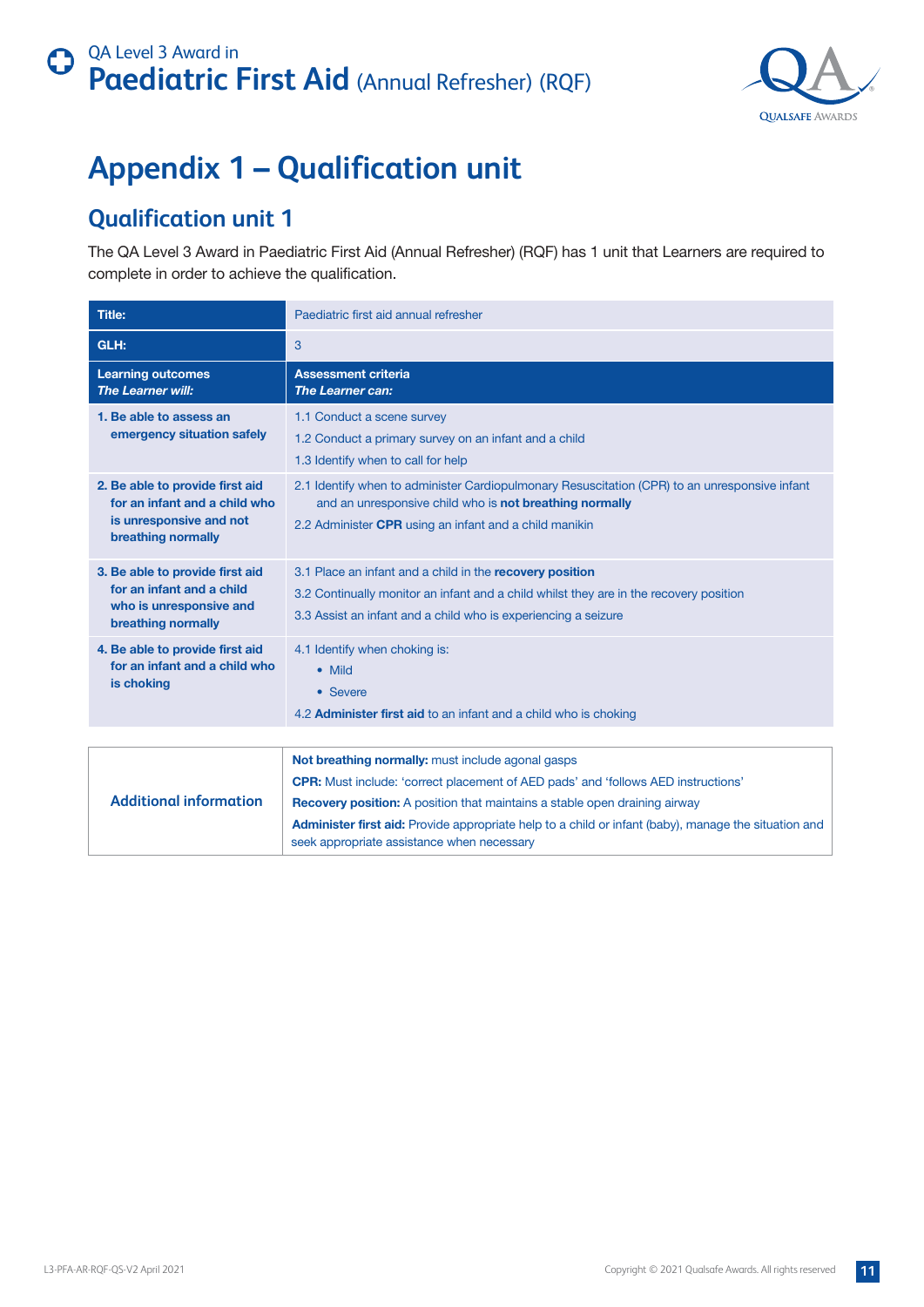

# <span id="page-11-0"></span>**Appendix 2 – Occupational knowledge, competence and experience**

## **Occupational knowledge and competence**

All Trainers, Assessors, IQAs and EQAs must have occupational knowledge and competence in first aid.

Acceptable evidence includes:

- Holding a current First Aid at Work Certificate issued by an issued by an Ofqual/SQA Accreditation/ Qualifications Wales/CCEA Regulation recognised Awarding Organisation/Body, (or equivalent\*)
- Holding a current Paediatric First Aid Certificate issued by an issued by an Ofqual/SQA Accreditation/ Qualifications Wales/CCEA Regulation recognised Awarding Organisation/Body, (or equivalent\*)
- Holding a current Offshore First Aid Certificate issued by a HSE approved training provider **or**
- Current registration as a Doctor with the General Medical Council (GMC)\*\* **or**
- Current registration as a Nurse with the Nursing and Midwifery Council (NMC)\*\* **or**
- Current registration as a Paramedic with the Health and Care Professions Council (HCPC)\*\*

\*recognised First Aid at Work certificate equivalents must be submitted to QA with comprehensive mapping which evidences that all assessment criteria of the FAW qualification have been achieved within the past 3 years.

\*\*registered healthcare professionals must act within their scope of practice and therefore have current expertise in first aid to teach/assess the subject.

## **Teaching experience**

All Trainers must have experience in teaching first aid. Acceptable evidence includes either of the following:

- A 36-hour log of teaching first aid within 3 years. At least 1 First Aid at Work qualification delivered within 6 months **or**
- A record of being observed by a qualified/approved Trainer within 12 months, during which practical and theoretical topics were delivered competently for a duration of 6 GLH

### **Assessing experience**

All Assessors must have experience in assessing first aid. Acceptable evidence includes either of the following:

- A log of performing assessments on 6 first aid courses within 3 years **or**
- A record of being observed by a qualified/approved Assessor within 12 months, during which 4 practical and 1 theoretical assessment were delivered competently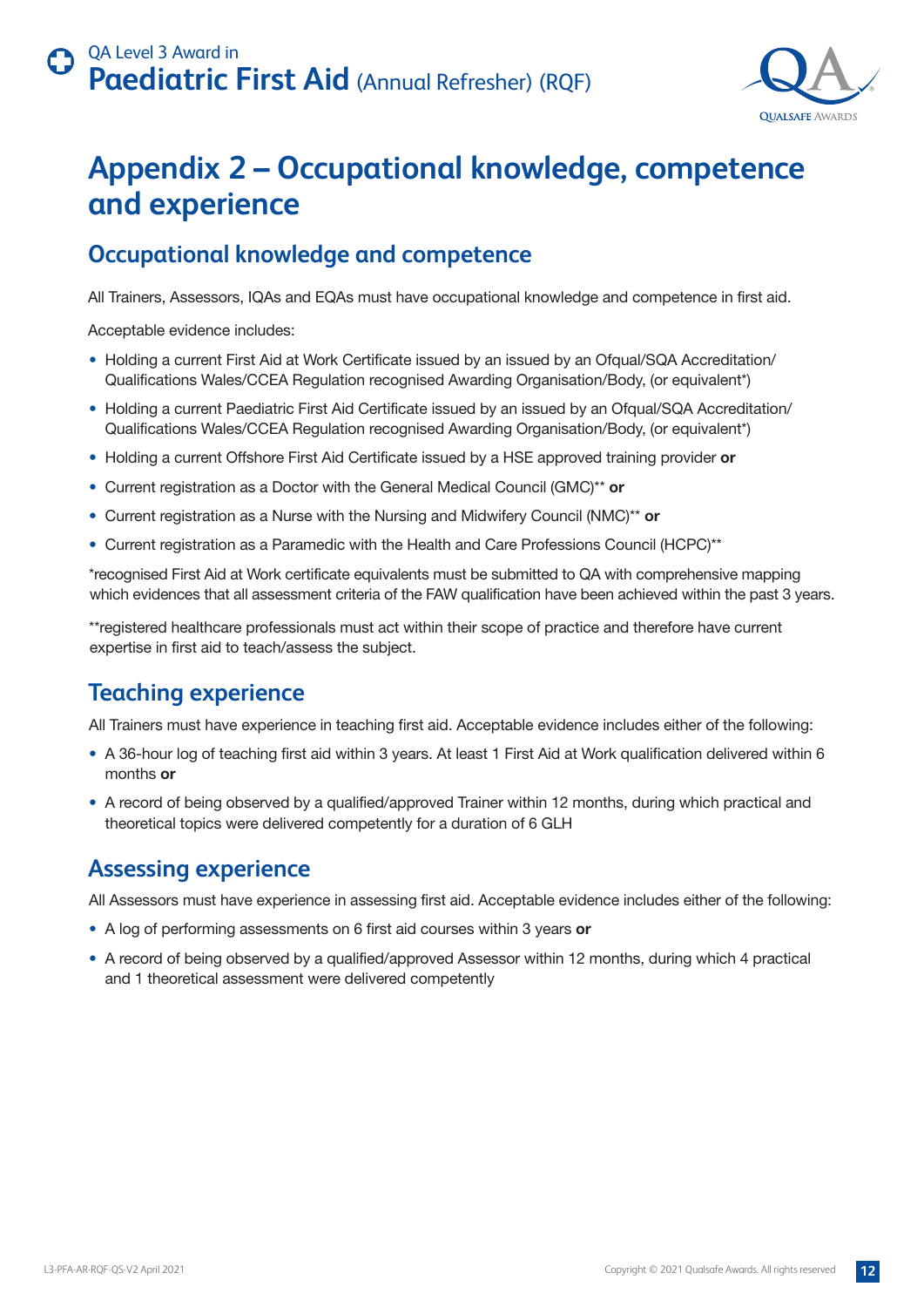

# <span id="page-12-0"></span>**Appendix 3 – Acceptable training/assessing qualifications**

This list is not exhaustive but provides a guide to acceptable training and/or assessing qualifications. Trainers who also assess Learners competence must hold an acceptable assessor qualification) to enable them to perform both functions.

| Qualification                                                                                                      | <b>Train</b> | <b>Assess</b> |
|--------------------------------------------------------------------------------------------------------------------|--------------|---------------|
| Current qualifications (available for new trainers/assessors to undertake):                                        |              |               |
| Level 3 Award in Education and Training                                                                            | $\sqrt{}$    |               |
| Level 4 Certificate in Education and Training                                                                      |              |               |
| Level 5 Diploma in Education and Training                                                                          |              |               |
| Level 3 Award in Teaching and Assessing in First Aid Qualifications (QCF or RQF)                                   |              |               |
| Cert Ed/PGCE/B Ed/M Ed                                                                                             |              |               |
| SVQ 3 Learning and Development SCQF Level 8                                                                        |              |               |
| SVQ 4 Learning and Development SCQF Level 9                                                                        |              |               |
| <b>TQFE (Teaching Qualification for Further Education)</b>                                                         |              |               |
| Planning and Delivering Learning Sessions to Groups SCQF Level 6 (SQA Unit)                                        |              |               |
| SCQF Level 6 Award in Planning and Delivering Learning Sessions to Groups (SQA Accredited)                         |              |               |
| L&D Unit 6 Manage Learning and Development in Groups SCQF Level 8 (SQA Accredited)                                 |              |               |
| L&D Unit 7 Facilitate Individual Learning and Development SCQF Level 8 (SQA Accredited)                            |              |               |
| L&D Unit 8 Engage and Support Learners in the Learning and Development Process SCQF Level 8<br>(SQA Accredited)    |              |               |
| Carry Out the Assessment Process SCQF Level 7 (SQA Unit)                                                           |              |               |
| Level 3 Award in Assessing Competence in the Work Environment                                                      |              |               |
| Level 3 Award in Assessing Vocationally Related Achievement                                                        |              |               |
| Level 3 Award in Understanding the Principles and Practices of Assessment                                          |              |               |
| Level 3 Certificate in Assessing Vocational Achievement                                                            |              |               |
| L&D Unit 9DI Assess Workplace Competence Using Direct and Indirect Methods SCQF Level 8 (SQA<br><b>Accredited)</b> |              |               |
| L&D Unit 9D Assess Workplace Competence Using Direct Methods SCQF Level 7 (SQA Accredited)                         |              |               |
| <b>Other acceptable qualifications:</b>                                                                            |              |               |
| <b>CTLLS/DTLLS</b>                                                                                                 |              |               |
| PTLLS with unit 'Principles and Practice of Assessment' (12 credits)                                               |              |               |
| <b>Further and Adult Education Teacher's Certificate</b>                                                           |              |               |
| <b>IHCD Instructional Methods</b>                                                                                  |              |               |
| <b>IHCD Instructor Certificate</b>                                                                                 |              |               |
| <b>English National Board 998</b>                                                                                  |              |               |
| Nursing mentorship qualifications                                                                                  |              |               |
| <b>NOCN Tutor Assessor Award</b>                                                                                   |              |               |
| S/NVQ Level 3 in Training and Development                                                                          |              |               |
| S/NVQ Level 4 in Training and Development                                                                          |              |               |
| PDA Developing Teaching Practice in Scotland's Colleges SCQF Level 9 (SQA Qualification)                           |              |               |
| PDA Teaching Practice in Scotland's Colleges SCQF Level 9 (SQA Qualification)                                      |              |               |
| PTLLS (6 credits)                                                                                                  |              |               |